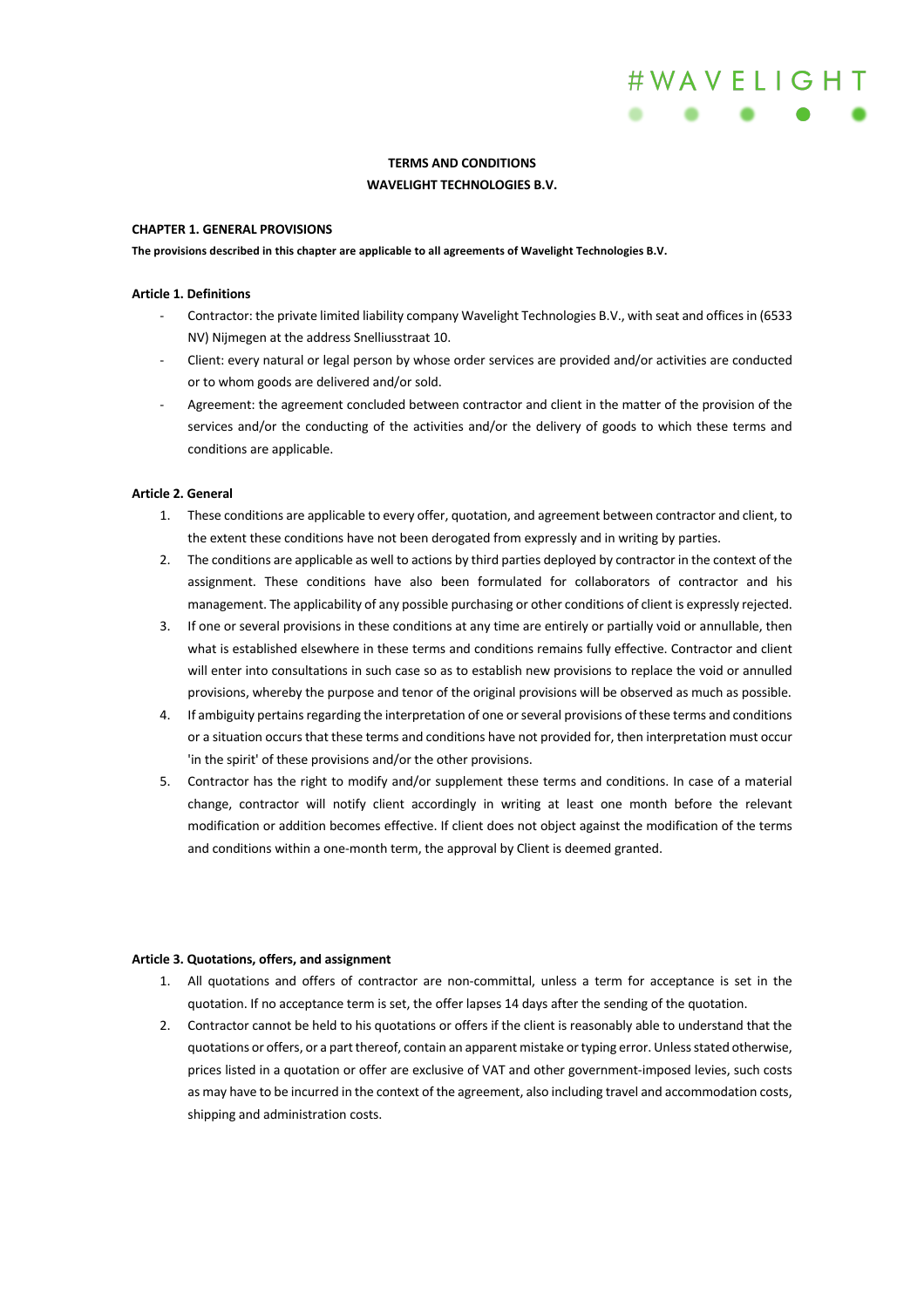3. If the acceptance (whether or not on minor points) deviates from the offer stipulated in the quotation or offer, then contractor is not bound by such. In such case, the agreement is not adopted in accordance with this deviating acceptance, unless contractor indicates otherwise. A combined price listing does not oblige contractor to carry out a part of the assignment against a corresponding part of the listed price. Offers or quotations do not automatically apply for future orders.

#WAVELIGHT

## **Article 4. Adoption and duration of the agreement**

- 1. The agreement is adopted by way of a written or verbal consent from client to contractor or because contractor has started to provide the service, the product, or to carry out the activities. Upon the adoption of the agreement, the terms and conditions are provided by client to contractor.
- 2. The agreement between contractor and client is adopted for a fixed term, unless it flows differently from the nature of the agreement or parties have expressly established otherwise in writing.
- 3. Each agreement is adopted on the suspensory condition of sufficient availability of the services to be provided. Contractor reserves himself the right to have the assignment carried out by third parties. In such case, the charges are passed on to client.

## **Article 5. Obligations of parties and implementation of the agreement**

- 1. Contractor will carry out the agreement to the best of his understanding and ability and in accordance with the requirements of good craftsmanship. All matters on grounds of the state of the art at such time.
- 2. In order to let the implementation of the agreement progress as much as possible in accordance with the established planning, client will, if necessary and following written agreement between parties, make available sufficient employees of his own organization and otherwise all the material and tools.
- 3. If activities are conducted in the context of the assignment by third parties deployed by contractor at the location of client or at a location designated by client, the client procures the facilities reasonably required by those collaborators free of charges.
- 4. Without the written permission of contractor, client does not have the right to transfer any entitlement or obligation from this agreement to third parties.
- 5. Contractor has the right to carry out the agreement in different stages and to invoice the part thus implemented separately. If the agreement is carried out in stages, contractor can suspend the implementation of those parts belonging to a subsequent stage until client has approved the results of the preceding stage in writing.
- 6. Client makes sure that all information for which contractor indicates that it is required for the implementation of the agreement is timely provided to contractor. If the information required for the implementation of the agreement has not been provided timely to contractor, contractor has the right to suspend the implementation of the agreement and or to bill the additional costs resulting from the delay to client in accordance with the rates that are customary at such time. The implementation term does not commence before client has provided contractor with the information.
- 7. Contractor is not liable for damage, of any nature whatsoever, because contractor relied on incorrect and/or incomplete information provided by the client.

## **Article 6. Prices**

1. All prices are listed in Euros, exclusive ofsales tax and other government-imposed levies, as well as exclusive of such costs as may have to be incurred in the context of the Agreement.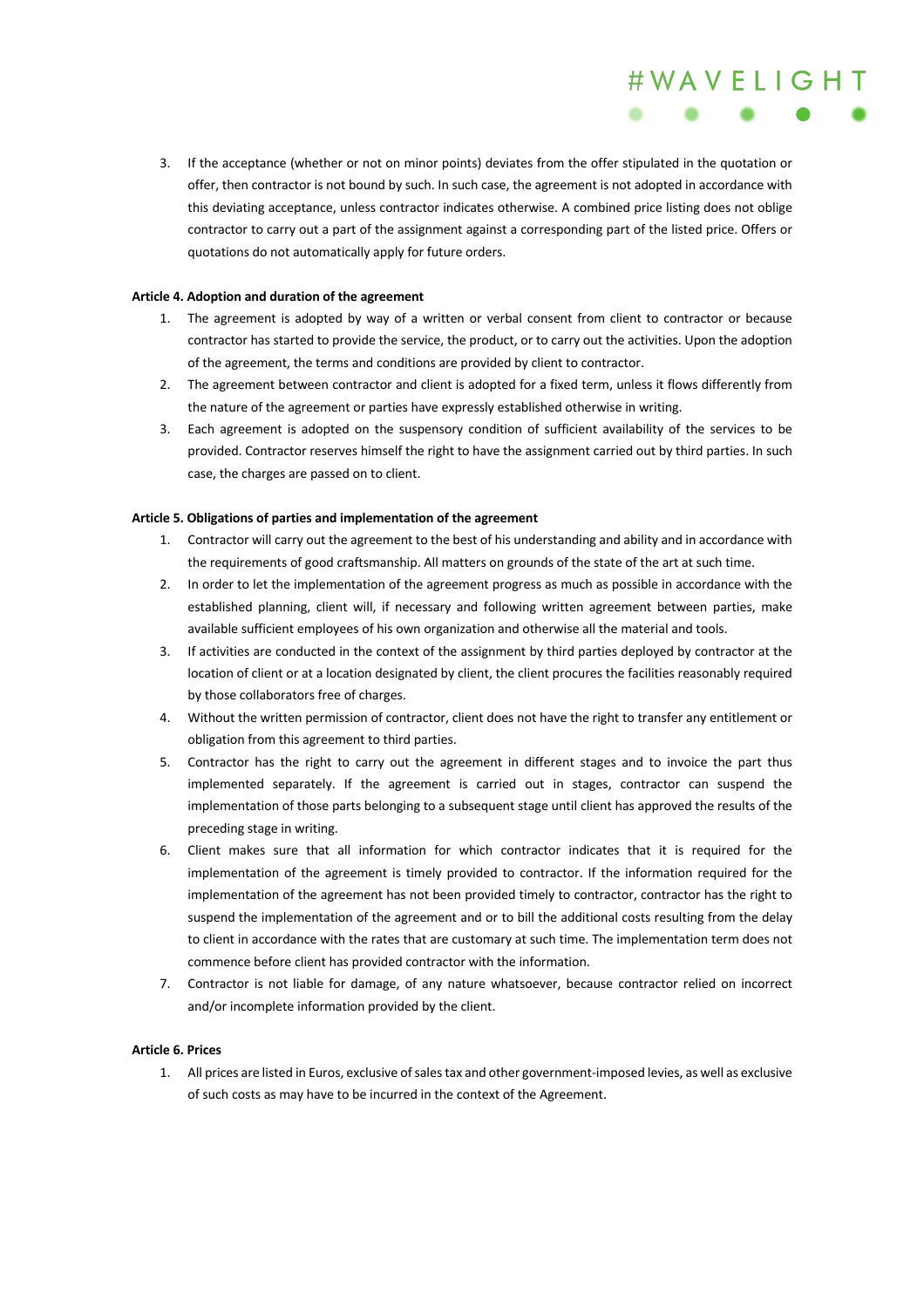2. All prices listed are exclusive of packaging-, shipping and/or delivery costs, unless parties have established otherwise in writing.

#WAVELIGHT

3. Contractor reserves himself the right to adjust the prices at all times because of the changing of pricedetermining factors.

## **Article 7. Payment terms**

- 1. The payment of invoices occurs within 21 days after invoice date in a manner indicated by contractor, unless parties have expressly established otherwise in writing.
- 2. If client has an objection against the amount of the invoice, then client must contact contractor concerning within 14 days after the invoice date. After expiry of this term, contractor is deemed to have accepted the invoice.
- 3. In case of non or late payment by client, contractor has the right as from the day on which payment should expressly have occurred until the day of full settlement to bill the statutory interest on the outstanding sum of the invoice amount.
- 4. If client after warning or default notice still does not proceed with payment, then contractor will transfer the claim for collection. In that case, client is obliged to settle, besides the sum owed and the statutory interest, the extrajudicial and judicial costs as well. If contractor has incurred higher expenses for collection that those that are appropriate according to the effective guidelines, the costs effectively incurred are eligible for compensation. Such judicial and enforcement costs as may have been incurred will be claimed from client as well.
- 5. Payments by client will be deducted first from the costs owed and the interest due, before the payments will be deducted from the principal sum. Contractor, without falling into default as a result, can refuse a proposal for payment if the client designates a different order for the allocation of the payment. Contractor can reject total settlement of the principal sum if the matured and current interest and collection costs are thereby not settled as well.
- 6. Client is never authorized to suspend or set off a payment.
- 7. Contractor has the right in case of an agreement with client to demand partial or full payment in advance of the invoice amount.
- 8. Contractor has the option upon entering into the agreement or during the implementation of the agreement to stipulate security from the part of client.

## **Article 8. Terms**

- 1. All terms indicated by the contractor or established terms have been determined in accordance with available knowledge on grounds of the information and circumstances known at such time.
- 2. Contractor will exert himself at all times to observe and comply with the established terms as much as possible. The sole overrunning of an indicated or established term does not entail the default of contractor. Contractor is deemed to be default after client has declared his default in writing.
- 3. The terms established between parties are never designated as strict time limits, unless parties have expressly established otherwise in writing.

## **Article 9. Suspension and rescission of the agreement**

1. Contractor is authorized to suspend compliance with his obligations or to rescind the agreement if: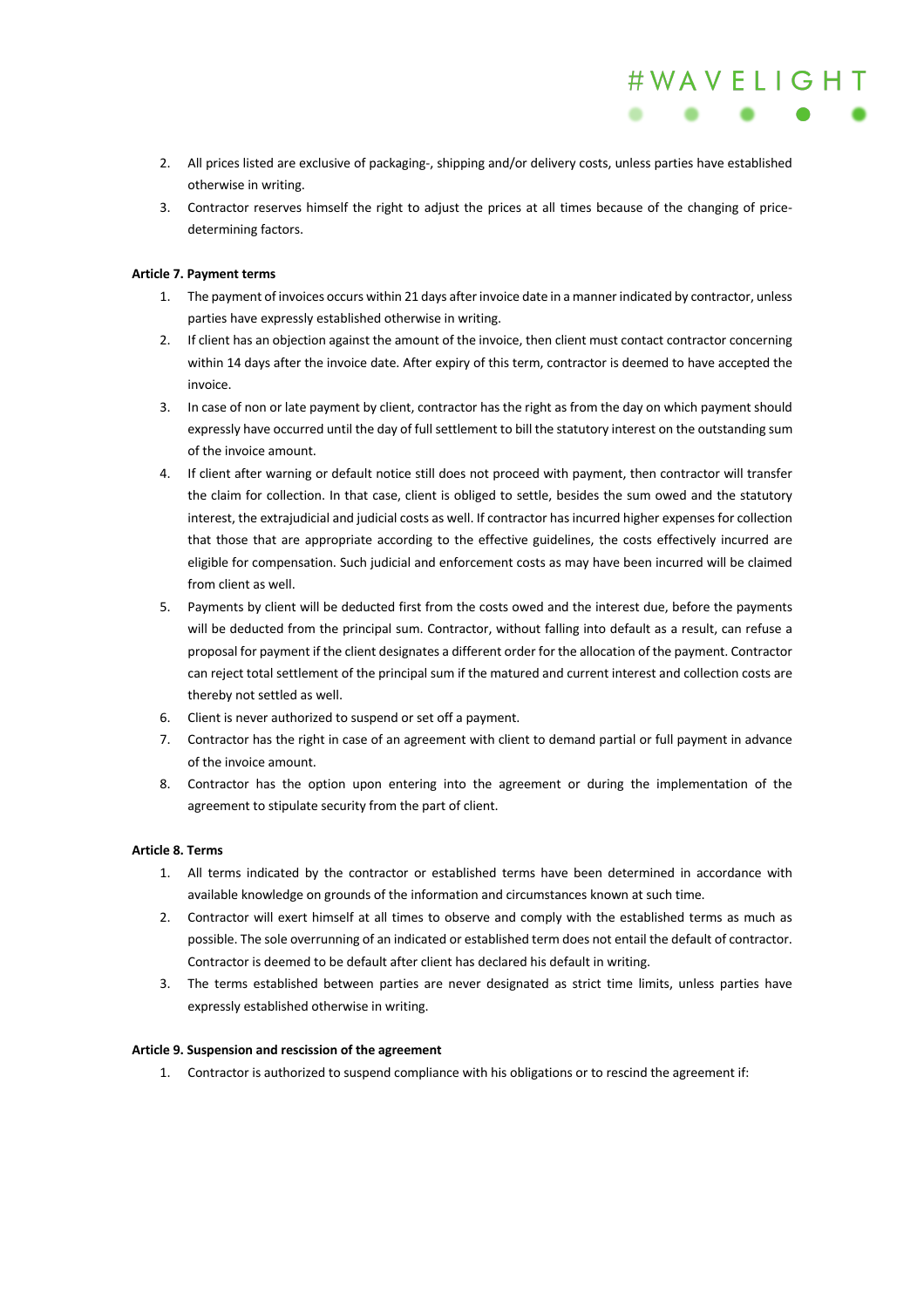• Client does not, does not fully, or does not timely comply with the obligations from the agreement or in case contractor after conclusion of the agreement has learned that circumstances pertain that entail a legitimate fear for non-compliance with the obligations of client;

#WAVELIGHT

- Client upon conclusion of the agreement or during the implementation of the agreement has been asked to lodge security for the settlement of his obligations from the agreement and this security fails to be lodged or is insufficient;
- Due to the delays on the part of client it can no longer be demanded of contractor that he will comply with the agreement against the conditions originally established;
- Circumstances occur that are of such a nature that compliance with the agreement is impossible or if circumstances occur otherwise that are of such a nature that the unaltered maintaining of the agreement cannot reasonably be demanded of contractor.
- 2. In case of the suspension or rescission of the agreement by contractor, client cannot demand compliance or compensation of damages from contractor. In such case, contractor retains his entitlements from the agreement and the law.
- 3. If contractor exercises his authority to suspend, client does not have the authority to rescind the agreement.
- 4. If the agreement is rescinded, the claims of contractor on client become immediately payable.
- 5. If client does not comply with his obligations flowing from the agreement and such non-compliance justifies rescission, then contractor has the right to rescind the agreement instantly and with immediate effect without any obligation on his part to pay any compensation of damages or indemnification. Client is obliged on account of non-performance to pay compensation of damages.

## **Article 10. (Intermediate) cancellation of the agreement**

- 1. If the agreement is cancelled intermediately by contractor, contractor will take care, in consultation with client, of the transfer of the activities still to be conducted to third parties, unless the cancellation is attributable to client. If the transfer of the activities entails additional costs for contractor, these are billed to client. Client is obliged to settle these costs within the term indicated for this, unless parties expressly establish otherwise in writing.
- 2. In case of the liquidation, of (filing for) suspension of payments or bankruptcy, of attachment to the charge of client if and to the extent the attachment is not lifted within 3 months, of debt restructuring or a different circumstance due to which the client is no longer able to freely dispose of his assets, contractor is at liberty to cancel the agreement instantly and with immediate effect or to cancel the order or the agreement, without any obligation on his part to pay any compensation of damages or indemnification. The claims of contractor on the client become instantly payable in such case.
- 3. If the client cancels a placed order entirely or in part, then the activities that were carried out and the matters ordered or prepared for such, increased by any possible supply, removal and delivery costs for such and the working time reserved for the implementation of the agreement will be billed to the client integrally.

## **Article 11. Force majeure**

1. Contractor is not held to comply with any obligation from the agreement vis-a-vis client if he is prevented from doing so as a result of a circumstance that cannot be blamed on his fault and that neither pursuant to the law nor to a legal transaction or commonly held opinion is his responsibility. By force majeure is intended in these conditions in any event what is defined as such in the law and jurisprudence, all outside causes, foreseen or unforeseen, that contractor cannot exert any influence on, but as a result of contractor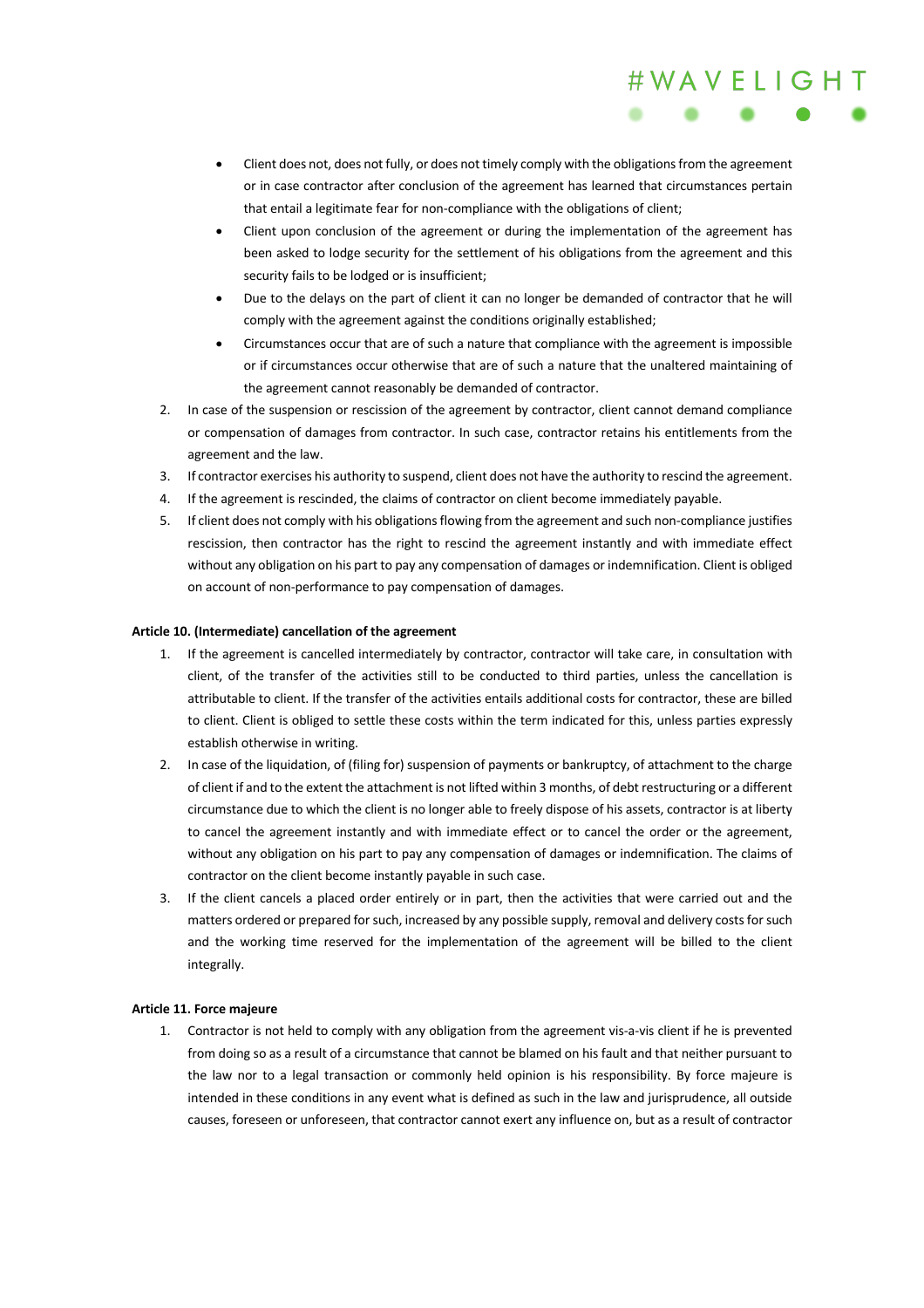is unable to comply with his obligations. Work strikes at the company of contractor or of third parties, excessive illness absenteeism of staff, transport and/or delivery issues, government measures and/or operational disruptions are included in force majeure in any event. Contractor also has the right to appeal to force majeure if the circumstance that prevents (further) compliance with the agreement enters into effect after contractor should have complied with his undertaking.

#WAVELIGHT

- 2. During the period that the force majeure continues, contractor can suspend the obligations from the agreement. If this period lasts longer than three months, each of the parties has the right to rescind the agreement, without any obligation to compensate damage to the other party.
- 3. To the extent contractor has partially fulfilled his obligations from the agreement at the time the force majeure becomes effective or will be able to do so, and the part fulfilled or to be fulfilled respectively represents independent value, contractor has the right to separately invoice the part already fulfilled or to be fulfilled respectively. The client is obliged to settle this invoice as if it regarded a separate agreement.

#### **Article 12. Liability**

- 1. The liability of contractor, his collaborators and/or third parties deployed by him is limited to the amount that is disbursed in the relevant case by the liability insurance of contractor with a maximum of € 50,000 in case of rentals and of € 100,000 in case of sale. If for whatever reason no disbursement is made pursuant to the liability insurance of contractor, then any liability of contractor for direct and/or indirect damage or damage that has arisen otherwise is excluded. Any further liability is excluded, as is the application of article 7:407 BW (Civil Code).
- 2. Contractor, with due regard for the preceding in this article, can solely be held accountable for direct damage. By direct damage is exclusively intended the reasonable costs to determine the cause and scope of the damage, to the extent the determination regards damage in the sense of these conditions, such reasonably costs as may have been incurred to have the defective performance of contractor correspond with the agreement, to the extent these can be attributed to contractor and reasonable costs incurred to prevent or mitigate damage, to the extent the client proves that these costs have led to the mitigation of direct damage as intended in these conditions.
- 3. Contractor is never liable for indirect damage, also including, though not limited to, consequential damage, business damage, loss of profits, missed savings and/or damage due to operational stagnation.
- 4. Contractor is not liable for damage, of any nature whatsoever, that has arisen due to incorrect and/or incomplete information provided by or on behalf of client or due to persons or matters made available by client.
- 5. Contractor does not accept any liability for errors of the third parties deployed for the benefit of client.
- 6. Contractor is never liable for the goods and/or devices delivered not, not properly, or not fully functioning at the time of an event, training and/or other activity whereby the goods and/or devices are used. Contractor therefore is not liable for damage that client and/or third parties incur as a result of devices that do not function. By third-party claims is intended, though not solely, claims by visitors, viewers, athletes, TV shows, organizers, or other third parties.

#### **Article 13. Waiver**

1. Client safeguards contractor against any possible third-party claims in connection with the implementation of the agreement concluded between parties. If Contractor were to be addressed on such account by third parties, then Client is obliged to assist Contractor both extrajudicially and judicially and to forthwith do everything that may be expected of him in such case. Were the Client to remain in default with regard to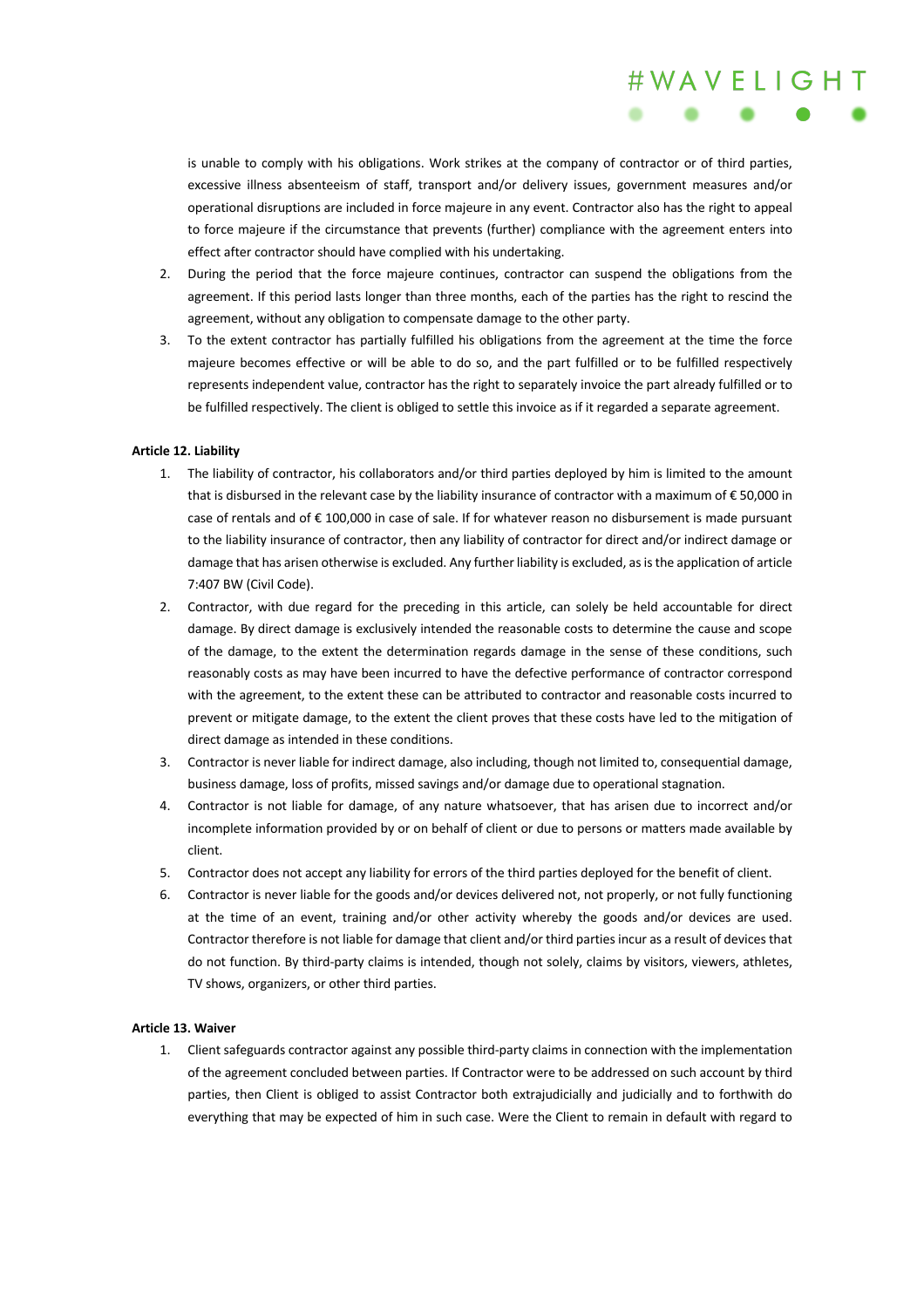the taking of adequate measures, then Contractor has the right, without any default notice, to proceed to do so himself. All costs and damages on the part of Contractor and third parties that have arisen as a result fall integrally to the expense and risk of the Client.

#WAVELIGHT

## **Article 14. Intellectual property**

- 1. Contractor reserves himself the rights and authorizations that fall to him on grounds of copyrights law 'Auteurswet' and other intellectual legislation and regulations, unless parties expressly establish otherwise in writing.
- 2. All rights of intellectual property to all products and documents developed or provided pursuant to the agreement lie exclusively with contractor and without the prior written consent of contractor may neither in their entirety nor partially be reproduced, forged, or shown to third parties in any form, nor be provided for any purpose whatsoever, unless this is required for the implementation of the law.
- 3. Contractor has the right to use the knowledge that has accumulated on his part through the implementation of an agreement for different purposes as well, to the extent no strictly confidential information of the client is thereby brought to the knowledge of third parties.

## **Article 15. Non-disclosure**

- 1. Client will not disclose the agreement and everything he learns in connection with the conclusion of the agreement and the confidential nature of which he is aware of or can reasonably suspect in any manner to third parties.
- 2. The preceding in section is not applicable to the extent the disclosure is necessary for the implementation of the agreement and contractor has granted his explicit consent for this or in case disclosure is obligatory on grounds of any legal regulation.

## **Article 15. Applicable law and disputes**

- 1. To all legal relationships to which contractor is a party, Netherlands Law is exclusively applicable. The applicability of the Vienna Commercial Convention is hereby explicitly excluded.
- 2. The court of law in the place of establishment of contractor is exclusively competent to hear the disputes flowing from the agreement(s), unless the law prescribes otherwise in a mandatory manner.

## **Article 16. Privacy statement**

- 1. Contractor applies a privacy statement in which matters such as the (manner of) processing of personal data has been established, as well as the purposes and the grounds thereof.
- 2. The privacy statement is published on the website of contractor: www.wavelight-technologies.com and will be forwarded upon request of client.

# **Article 17. Publication reference and modification terms and conditions**

1. The conditions have been registered with the Chamber of Commerce in Arnhem. Applicable always is the version registered most recently or respectively the version as it was effective at the time of conclusion of the legal relationship with contractor. The Dutch version of the terms and conditions is always decisive for the interpretation thereof.

## **CHAPTER 2. PROVISIONS IN CONNECTION WITH RENTALS**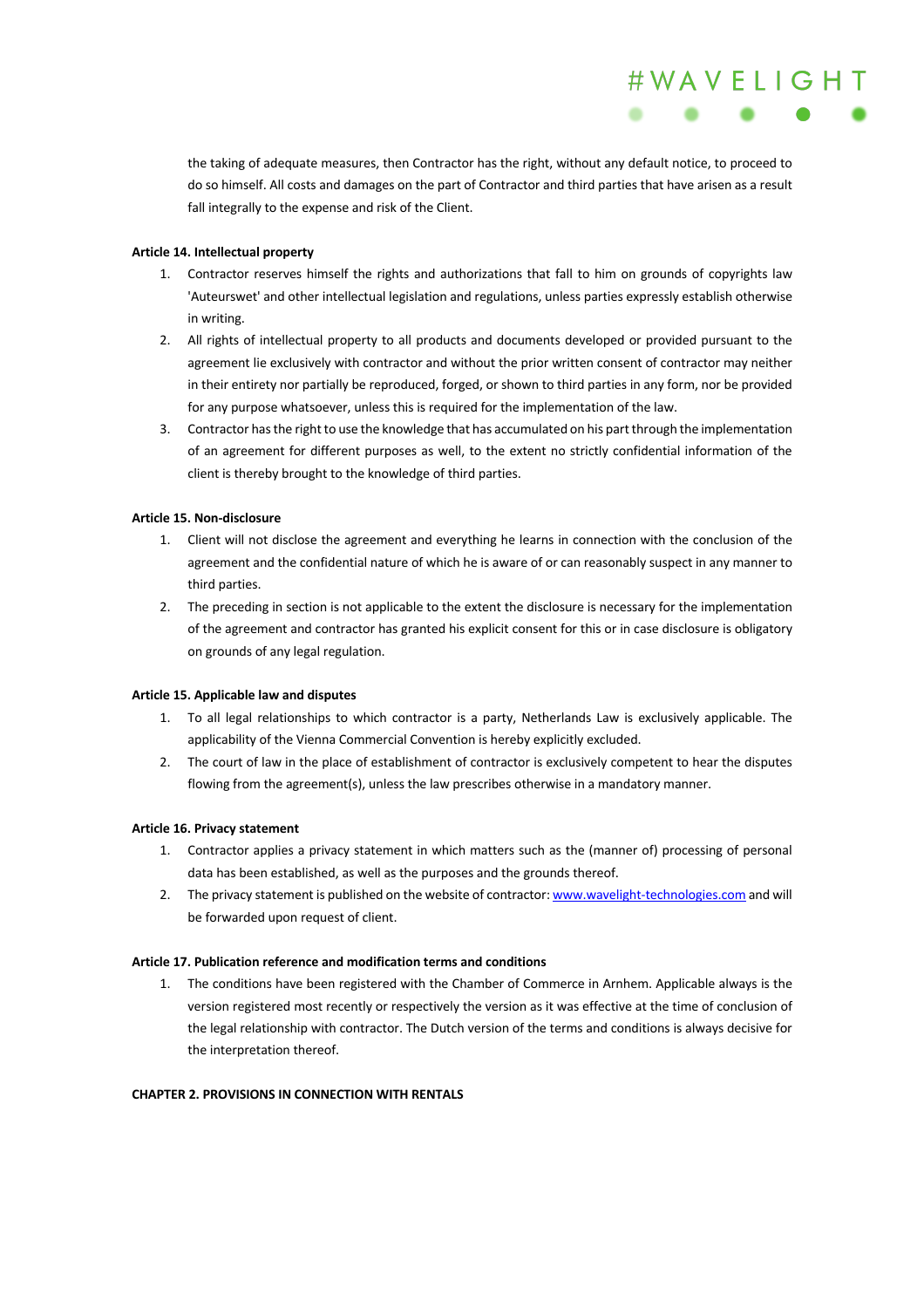**The provisions described in this chapter are applicable, besides the General Provisions of the terms and conditions, if contractor rents out products to client.** 

#WAVELIGHT

## **Article 18. Delivery and returns**

- 1. Unless parties have expressly established otherwise in writing, the client must pick up the rented goods at contractor and return them to contractor after termination of the agreement. The bringing back and/or returning of the rented goods is entirely at the expense and risk of client.
- 2. Client is supposed to have checked the rented goods for defects upon receipt and to have received the same in proper condition.
- 3. If client during the loading and/or unloading of the rented goods makes use of employees in the service of contractor, then these employees at the moment of implementation of the services are deemed to work under the responsibility of contractor.
- 4. If parties have established that contractor has the rented goods delivered to client, then contractor will strive to observe the established delivery term as precisely as possible. The overrunning of the delivery time never results in an entitlement to compensation of damages.
- 5. The rental period commences on the day that parties establish. The rental period applies for a minimum of one day or for a multiple thereof, unless parties expressly establish otherwise in writing.
- 6. Client is obliged to make the rented matters available to contractor in the same condition in which they were provided to him. If it turns out that the rented matters manifest defects or in the event of damaging, contractor has the right to bill the repair charges to client.
- 7. Clientis obligated to bring back the rented goods to contractor before the time established between parties. Failing such, contractor forfeits an immediately payable fine for the amount of the daily price of the rented matter, without prejudice to the entitlement of contractor to additional compensation of damages.

#### **Article 19. Reservations and cancellations**

- 1. The rented matters can be reserved by client beforehand. Upon the reservation, the hour, the period, and the price are established. If client does not pick up the rented matters at the established hour and/or for the established period, client is obligated to settle the full rental price.
- 2. Without prejudice to the preceding, client has the right to cancel the agreement in writing or to annul the agreement with due regard for the following terms and the amounts to be paid. In case of cancellation/annulment of the rented matters:
	- up to 100 days before the implementation date: 50% of the principal sum
	- up to 50 days before the implementation date: 70% of the principal sum
	- less than 50 days but more than 14 days before the implementation date: 85% of the principal sum
	- less than 14 days before the implementation date: 100% of the principal sum.

## **Article 20. Obligations parties in case of rentals**

- 1. Client is obliged to use the rented matters in accordance with the provisions of the agreement and the present terms and conditions.
- 2. Contractor will carry out his obligations flowing from the rental agreement to the best of his ability and in accordance with what may be expected of a good contractor.
- 3. It is not permitted to client top give the rented matters in use to third parties, to sub-let the same. or provide them otherwise without the prior written consent of contractor.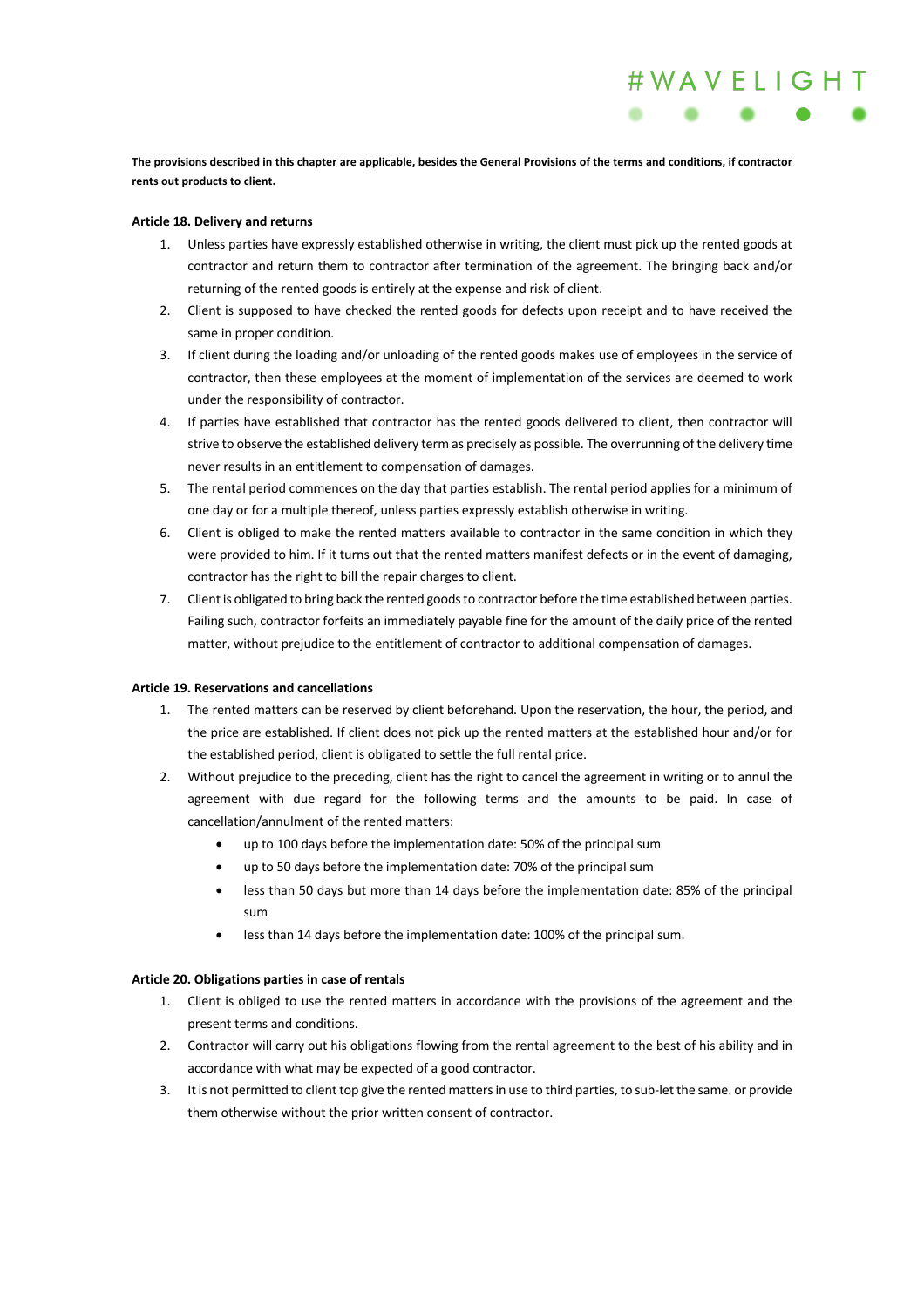4. Client and/or third parties engaged by him are not authorized to apply changes to the rented matters. The restoral or replacement of the rented matters in such case is at the expense of client. Client does not bear any responsibility and/or liability with regard to damage that flows from the changes to the rented matters.

#WAVELIGHT

- 5. Client must grant contractor access to the rented matters at all times.
- 6. Client commits himself to keep and safeguard the rented matters as is becoming to a proper caretaker. Client must in any event, though not solely, take care of a safe and proper storage space for the rented matters. If there is no safe and proper storage space, then client must report this to contractor upon the start of the agreement. Contractor will take measures in such case to procure a safe and proper storage space for the rented matters. Any possible costs associated with these measures are passed on to client.
- 7. Client must insure the rented matters for the duration of the rent for at least, though not exclusively, fireand explosion hazard, water damage, theft, and damaging. Upon request of contractor, client must provide the insurance policy for perusal.

## **Article 21. Liability in connection with damage and defects**

- 1. Client is obliged to investigate the rented matters at the time of provision. Defects and deviations on the rented matters must be immediately communicated to contractor in writing. Failing such, the rented matters are deemed to have been properly delivered.
- 2. Client is never obligated to proceed with the repair of the rented matters without the prior written permission of contractor.
- 3. Defects or damage to the rented matters do not confer any right to client vis-a-vis contractor. In particular, there is no right of client to the replacement of the rented matters and to the compensation of damage incurred as a result of the defect of the rented matters.
- 4. The risk of the loss, theft, or damaging of the rented matters is borne by client at the moment that the rented matters have left the storage area of contractor.

#### **CHAPTER 3. PROVISIONS IN CONNECTION WITH SALES**

**The provisions described in this chapter are applicable besides the General Provisions of the terms and conditions in case contractor sells products to client.** 

#### **Article 22. Retention of title**

- 1. The goods delivered to client remain the property of contractor until client has settled all amounts owed pursuant to the agreement as well as the sums on account of falling short with respect to the payment obligations.
- 2. Until the total transfer of the property to client, client is not authorized to pawn the good, to transfer the property thereof to third parties, or to grant any other right to third parties. In case of negligence with respect to this section, the goods delivered are assumed to belong to contractor.
- 3. Client must insure the goods for the duration of the retention of title for, in any case, though not exclusively, fire- and explosion hazard, water damage, loss, theft, and damaging. Upon request of contractor, client must provide the insurance policy for perusal.

## **Article 23. Delivery of the good**

- 1. From the moment that the good has left the warehouse of contractor, the good is at the risk of client.
- 2. If contractor takes care of the shipping or transportation of the good, the risks associated with the shipping or transportation are entirely at the risk of client, unless parties have expressly established otherwise in writing.